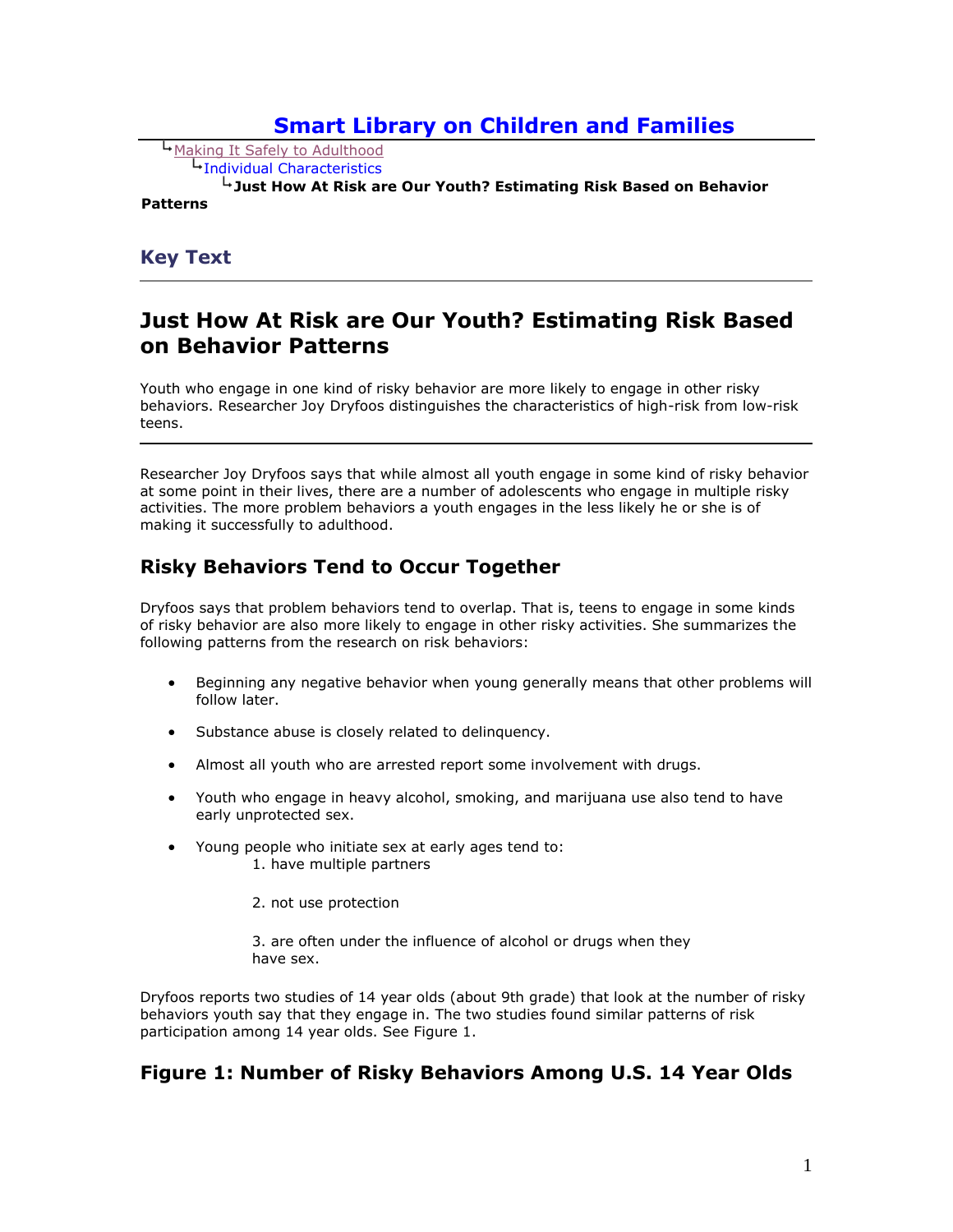## **Risk Groups**

Based on the overlap among risky behaviors, Dryfoos classifies 14 year olds into different risk groups.

**Very High-Risk**: These youth "do it all." They have already entered the juvenile justice system, carry guns, and use illegal drugs such as cocaine. Dryfoos says that the only way to change the lives of these troubled youth requires case management and intense treatment.

**High-Risk**: These youth "do most of it." They haven't entered the juvenile justice system yet, but engage in heavy drinking, smoking and marijuana use, are behind in school, often truant, and have frequent unprotected sex. Dryfoos says that these high-risk youth are in jeopardy unless they receive immediate, intensive intervention.

**Moderate-Risk**: These youth "do some of it." They are engaged in one or two high risk behaviors such as experimenting with marijuana and alcohol, occasionally truant, have sex (usually without contraception), and occasionally feel depressed. Dryfoos says that these youth need considerable support in order not to deepen their involvement with the risky behaviors.

**Low-Risk**: These youth experiment with risky behaviors. They may have an occasional drink or cut class once in a while. A few of these youth are sexually active, but they always use contraception. They are, for the most part, protected from the dangers of risky behaviors.

**No-Risk**: These youth do not engage in any risky behaviors. Except for being surrounded by many negative or risky activities, these youth are protected from the dangers of risky behaviors.

Drawing on a number of sources Dryfoos estimates the number of youth that fall into these different risk categories. See Figure 2.

## **Figure 2: Percent of U.S. Youth in Risk Categories**

#### **What are Common Characteristics of High-Risk Youth?**

Dryfoos summarizes the characteristics that are most common to high-risk youth:

- They tend to begin negative or risky behavior early (for example, purse snatching before the age of 10 or sex at 12)
- High risk youth tend to lack nurturing, caring, supportive parents
- They report high rates of physical or sexual abuse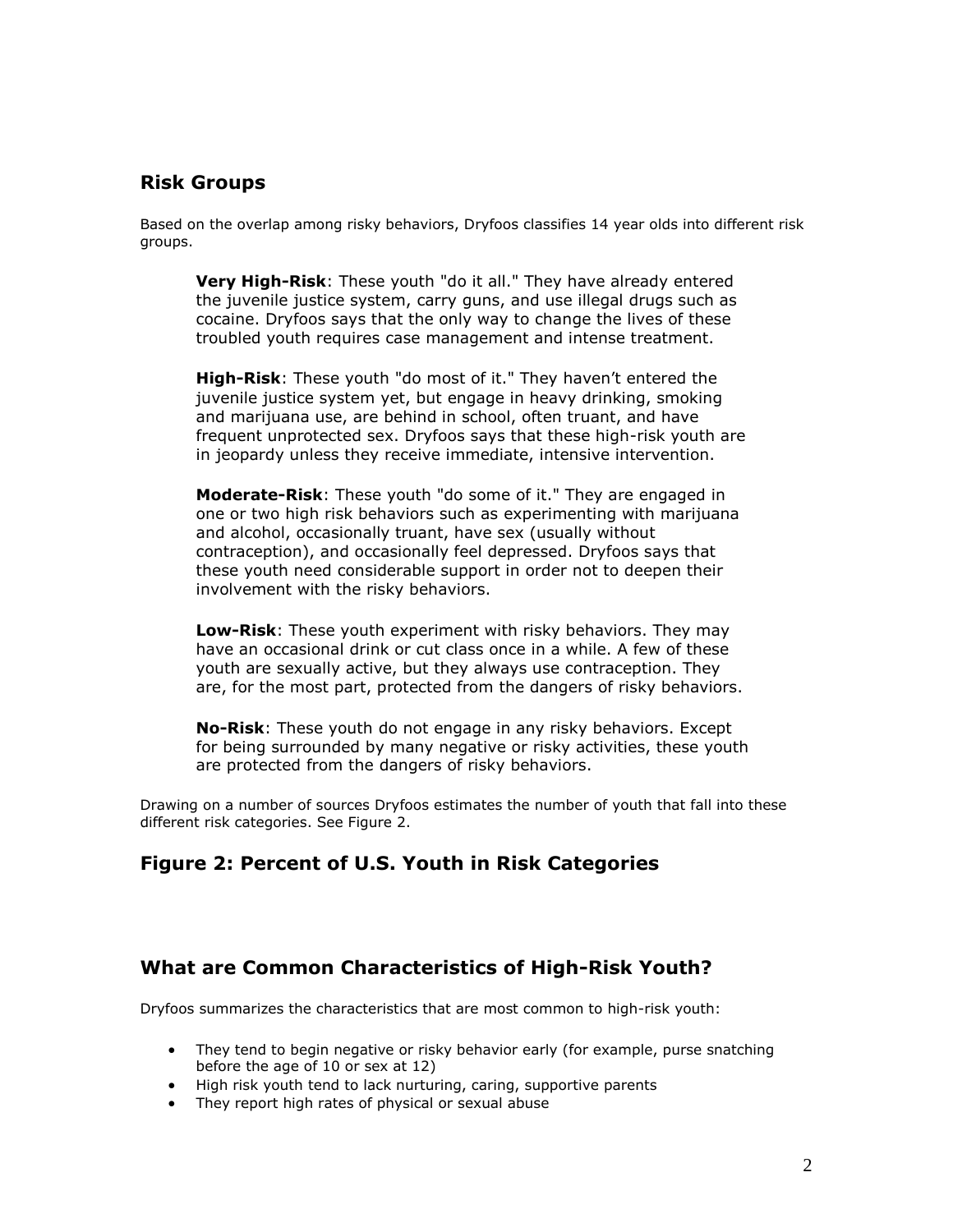- They tend to be failing or drop out of school
- They tend to conform to peer norms rather than society norms
- They tend to be depressed
- They tend to live in disadvantaged neighborhoods
- Many high-risk youth do not know anyone in the work force, so they do not have role models of gainful employment.

## **What are Common Characteristics of Successful Youth?**

Dryfoos points out that not all youth who live in dangerous neighborhoods, come from dysfunctional homes, or go to inferior schools fails to make it successfully to a healthy adulthood. These children who come from disadvantaged backgrounds but still, somehow, make it are called *resilient youth*. Dryfoos says that resilient youth tend to share the following characteristics:

- Resilient youth tend to have a close bond with a caring, responsible adult.
- Resilient youth appear to be strongly independent. They have a build-in competence to overcome barriers and distance themselves from troubled families.
- Resilient youth tend to have high aspirations.
- Resilient youth tend to have a more supportive and challenging school environment.

Dryfoos says that low-risk and no-risk youth tend to:

- come from strong, supportive families,
- live in safe neighborhoods
- ao to effective schools
- are more likely to be White non-Hispanics
- live in suburban areas with many social resources.

## **How is the U.S. Different?**

Dryfoos says that, according to Professor Michael Rutter at the University of London, risky behaviors among youth have become pervasive world wide. However, Dryfoos reports that Rutter finds differences in murder rates, teenage pregnancies, and the abortion rate in the U.S. compared to the rest of the world.

Why is the U.S. different on these behaviors? Dryfoos quotes Rutter as saying, "The conclusion of virtually all scientific commentators [regarding the U.S. murder rate]...lies in the greater availability of murder weapons, namely guns." Dryfoos says that the pregnancy and abortion rates reflect lower use of contraceptives in the U.S. than in Europe.

#### **Research Design:**

## **Research Problem**

Joy Dryfoos'' express goal in *Safe Passages* is to not only inform people about successful efforts "that help at risk youth emerge from their childhoods as responsible adults", but Dryfoos seeks to get her readers involved in these efforts. Dryfoos calls for a "Safe Passage Movement" that involves all levels of society in a concerted effort to help youth at risk become successful adults.

## **Research Questions:**

What are the issues facing at risk youth today?